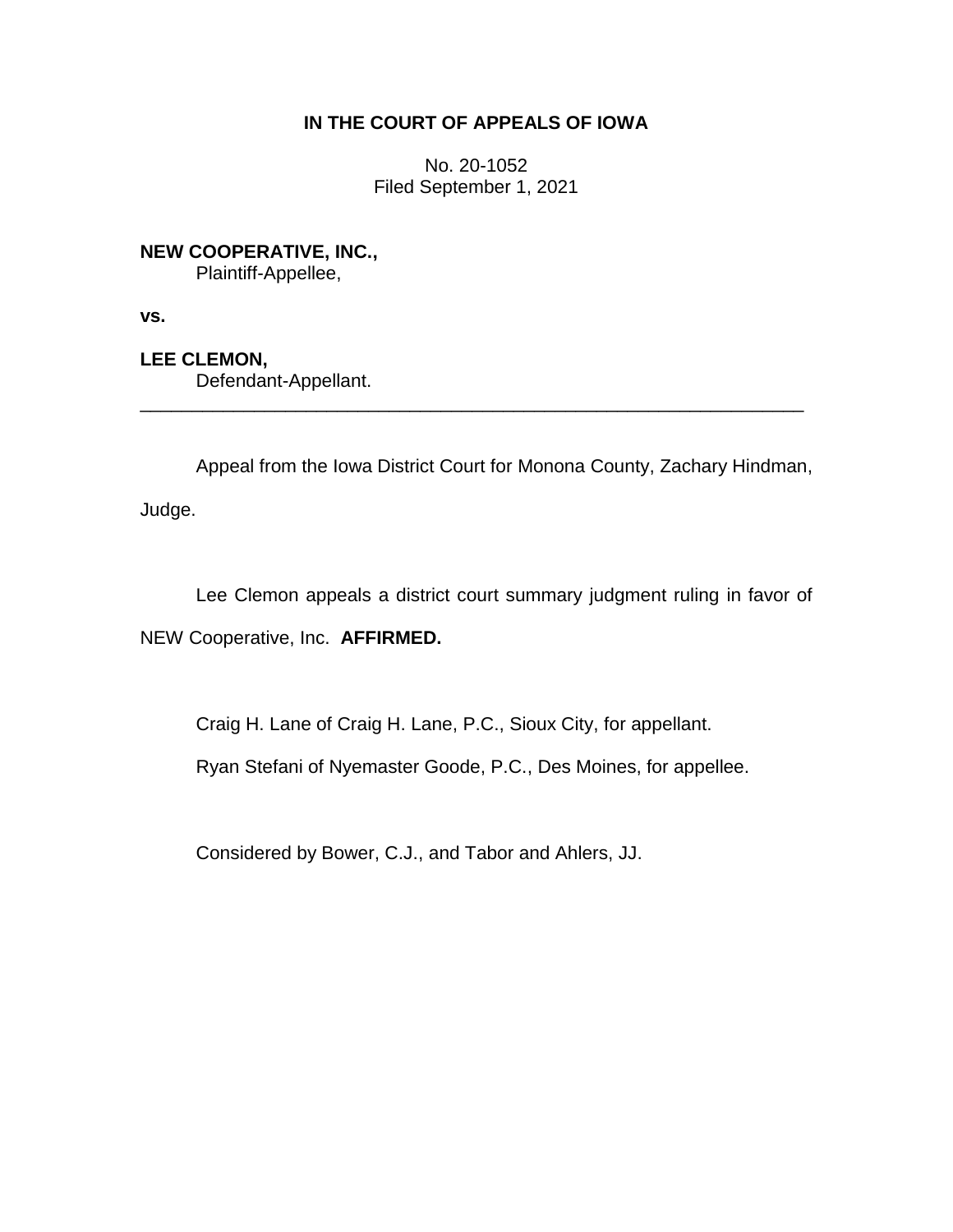### **BOWER, Chief Judge.**

 $\overline{a}$ 

Lee Clemon appeals the district court ruling on summary judgment awarding a monetary judgment plus interest to NEW Cooperative, Inc. (NEW). We find no error in the district court's application of law and affirm.

### **I. Background Facts & Proceedings.**

In 2018, Clemon purchased goods and services relating to the application of chemicals to farmland, for a sum of \$15,638.27. NEW added a monthly finance charge every month to Clemon's balance. Clemon did not pay his account, and on September 16, 2019, NEW filed a petition to collect on the account, asserting a current balance of \$18,697.88 plus finance charges of \$261.69 per month. NEW's petition included a statement of Clemon's account as an exhibit.

On May 27, 2020, NEW filed a motion for summary judgment. As evidence in support of its motion, NEW submitted an affidavit from its credit manager stating the balance owed as of May 26 was \$21,576.47 with an interest rate of 19.8 percent per year.

On July 8, Clemon filed "Genuine issues of material facts to deny motion for summary judgment."<sup>1</sup> In this filing, Clemon disputed certain facts including receipt of all goods and services stated on the petition's exhibit, protested the lack of accounting provided to reach the balance owed, challenged the petition statement regarding the monthly finance charges, and denied owing any accrued finance

<sup>&</sup>lt;sup>1</sup> NEW sought to strike the filing as an untimely resistance under lowa Rule of Civil Procedure 1.981(3), which requires a resistance be filed within fifteen days from service of the motion. The court did not strike the filing, noting it "is not a resistance in the traditional sense, as contemplated by Rule 1.981(3)" as it was not supported by affidavits and did not generate a disputed issue of material fact by citation to summary judgment evidence.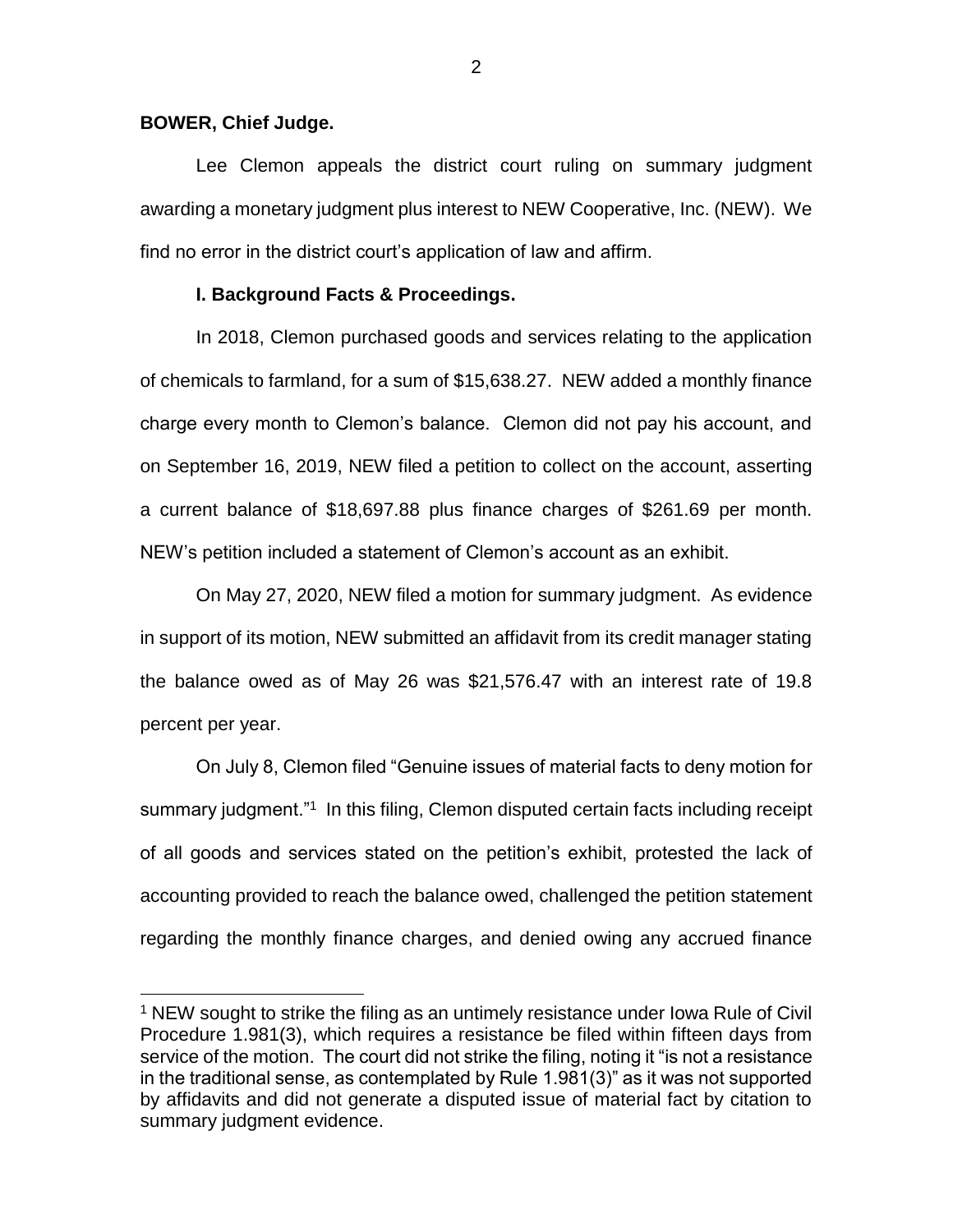charges. Clemon did not file a formal resistance to the motion for summary judgment and provided no evidence or affidavit to support his factual disputes.

On July 14, in a thorough ruling, the district court granted NEW summary judgment. The court noted Clemon's claim on receipt of goods and services was directly contrary to an admission in his answer. $2$  The court explained the requirements in a summary judgment motion, elements NEW needed to establish to recover on the open account, and the requirements of a response to an openaccount claim. The court then examined the evidence before it—the affidavit from NEW's credit manager and the itemized account statement from the petition—and noted Clemon had not produced an affidavit or other competent evidence to support his denial. Based on the record before it, the court found NEW was entitled to judgment as a matter of law.

Clemon appeals, contending there were genuine issues of material fact.<sup>3</sup>

# **II. Standard of Review.**

 $\overline{a}$ 

We review summary judgment rulings for correction of errors at law. We review the summary judgment record in the light most favorable to the nonmoving party, considering on behalf of the nonmoving party every legitimate inference that can be reasonably deduced from the record. Our review is limited to whether a genuine issue of material fact exists and whether the district court correctly applied the law.

<sup>2</sup> NEW's petition alleged, "5. That the Plaintiff provided to Defendant all of the goods and services set forth." Clemon's answer stated, "5. Defendant admits to the claims made in Paragraph 5 of the filed Petition."

<sup>&</sup>lt;sup>3</sup> On September 10, Clemon sought district court approval of a "statement of evidence" pursuant to Iowa Rule of Appellate Procedure 6.806. The statement consisted of an affidavit from Clemon and text messages that may have supported a resistance to summary judgment and created a question of material fact if filed in a timely manner. The district court denied the motion, noting a party may not use a rule 6.806 statement to include evidence not before the court when the summary judgment ruling was submitted. The supreme court then directed the statement not be considered on appeal.